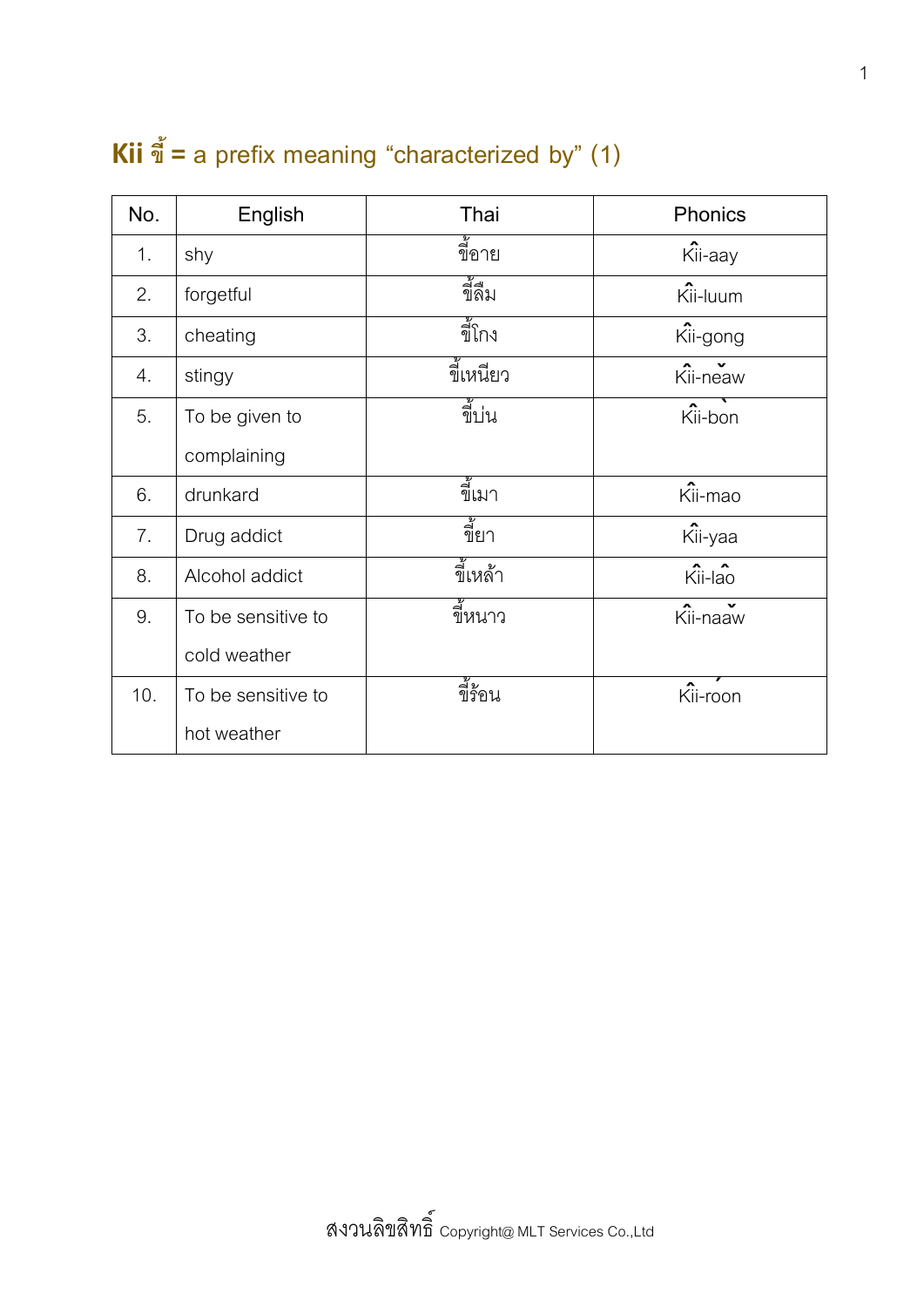## **Exercise 1**

Match the English and Thai word

| 1 shy                              |                       |  |
|------------------------------------|-----------------------|--|
| 2. forgetful                       | ข. ขึ้นน Kii-bon      |  |
| 3. cheating                        | ิ ค. ขึ้นนาว Kii-naaw |  |
| 4. stingy                          |                       |  |
| 5. To be given to complaining      |                       |  |
| 6. drunkard                        | จ. ขี้เหนียว Kii-neaw |  |
| 7. drug addict                     | ฉ. ขี้โกง Kii-gong    |  |
| 8. alcohol addict                  |                       |  |
| 9. to be sensitive to cold weather | ซ. ขี้อาย Kii-aay     |  |
| 10 to be sensitive to hot weather  | ิฌ.ขึ้เมา Kii-mao     |  |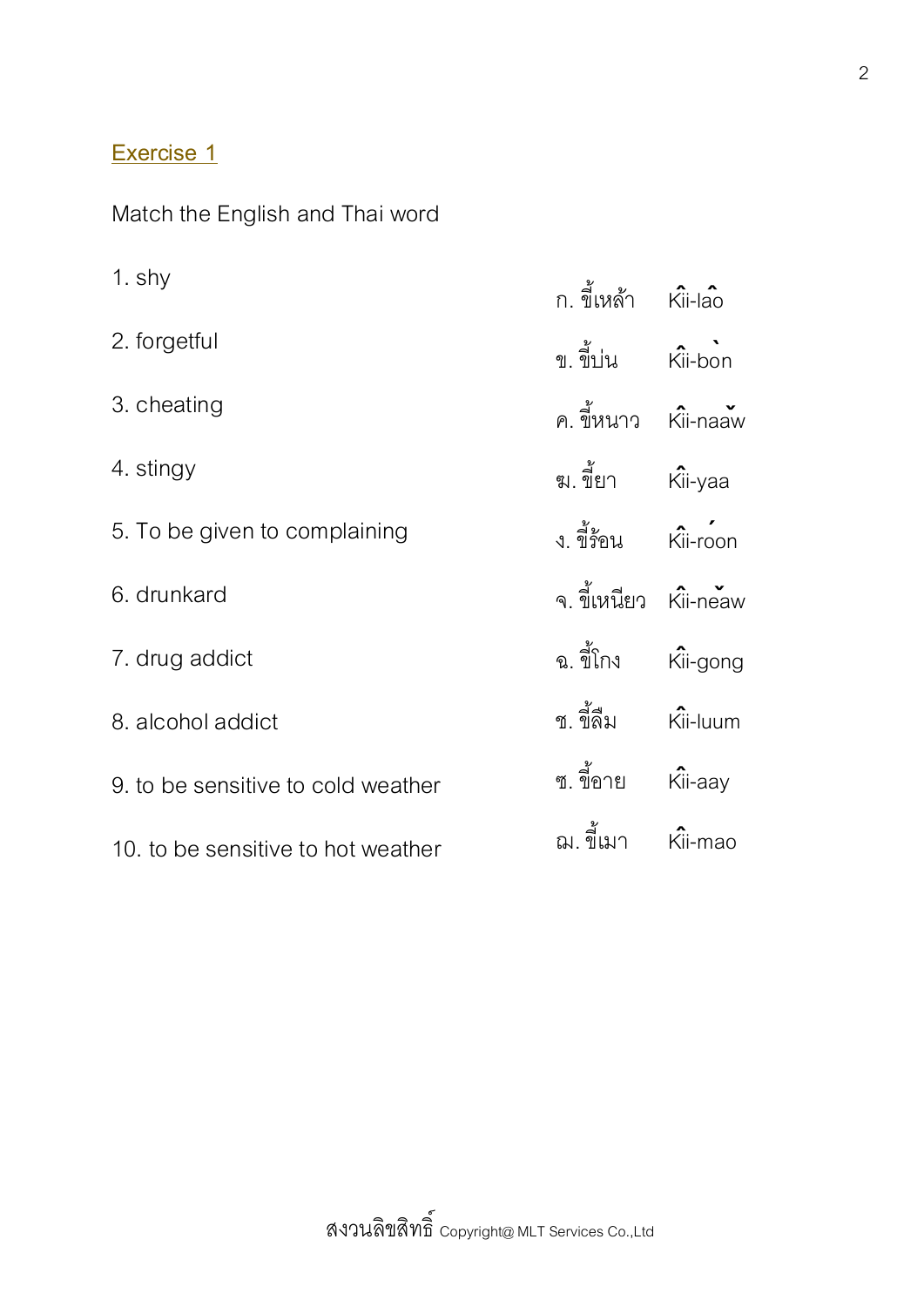## **Writing**

## **ฝึ กเขียนค ำ**

| aa<br>Najari |             |
|--------------|-------------|
|              |             |
|              |             |
|              | an<br>alina |

สงวนลิขสิทธิ์  $_{\rm copyright\alpha}$  MLT Services Co.,Ltd